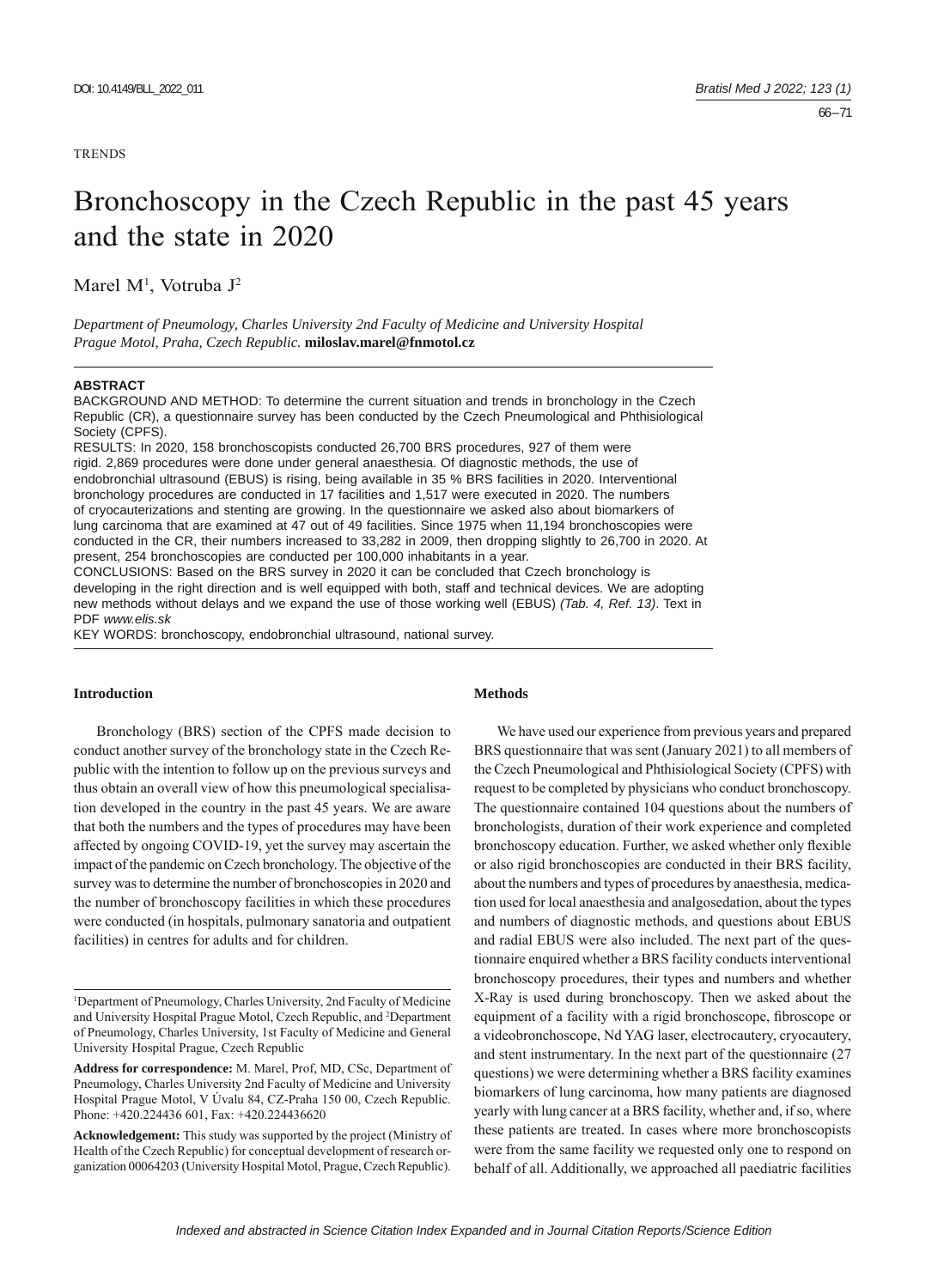**Tab. 1. Number of bronchoscopy procedures at BRS facilities for adults.**

|                    | Number of procedures | $\frac{0}{0}$ |
|--------------------|----------------------|---------------|
| Fibroscopy         | 21,783               | 82            |
| Rigid bronchoscopy | 927                  |               |
| Outsourced         | 3.990                | 14            |
| Total              | 26,700               | 100           |

(9) where bronchoscopies are conducted. Then we summarised responses, completed and amended them for follow-up personal interviews. BRS facilities that initially did not reply were contacted repetitively via emails and phone calls. As a result, we managed to obtain response from 49 out of 50 facilities in the Czech Republic (CR) that are known to us as conducting bronchoscopy. Adult facilities have been processed for total and some data was divided into 4 sub-groups by facility type, namely 16 Regional and University facilities, 21 District hospitals, 8 Outpatient facilities with BRS and 4 Pulmonary sanatoria.

## **Results**

In 2020, 158 physicians conducted bronchoscopy at 49 BRS facilities for adults and 16 physicians at 9 paediatric BRS facilities. Overall, 174 physicians conducted bronchoscopy in the above facilities.

Of these physicians (at both adult and children's facilities), 71 (40 %) claim having the bronchoscopy course for beginners provided by IPVZ (Institute for further education of healthcare professionals), 45 (26 %) claim having an advanced bronchoscopy course by IPVZ. 36 (21 %) bronchoscopists in the CR have the 018 Rigid and interventional bronchology Licence by the Czech

**Tab. 2. Types of BRS facilities and conducted BRS procedures.**

| Type of facility      | $\mathbf n$ | Number of<br>procedures | Average per<br>facility | Quantitative<br>division |
|-----------------------|-------------|-------------------------|-------------------------|--------------------------|
| Outpatient            |             | 950                     | 118                     | $5x > 100$ BRS           |
| Regional & University | 16          | 18,358                  | 1,144                   | $15x > 500$ BRS          |
| District hospitals    | 21          | 7,081                   | 331                     | $14x > 200$ BRS          |
| Pulmonary sanatoria   | 4           | 311                     | 77                      | $2x \ge 50$ BRS          |
| Total                 | 49          | 26,700                  |                         |                          |

#### **Tab. 3. Number of interventional procedures conducted at BRS facilities in 2020.**

|                                                       | Number of  | Number of  |
|-------------------------------------------------------|------------|------------|
|                                                       | procedures | facilities |
| Laser                                                 | 112        | 6          |
| core out                                              | 205        | 8          |
| Electrocautery                                        | 147        | 9          |
| Cryocautery                                           | 653        | 10         |
| <b>Stent</b>                                          | 203        | 6          |
| Brachytherapy                                         | 26         |            |
| bronchial thermoplasty                                | 15         |            |
| introduction of valves (bronchial volume reduction)   | 46         |            |
| Other interventions (ball dilatation, foreign bodies, |            |            |
| pleuroscopy (4x), treatment of post-surgery bleeding, | 110        | 9          |
| spigots, blockers, assisted tracheostomy)             |            |            |

Medical Chamber.

On average, leading "adult" bronchologists have been conducting bronchoscopy for 23 years, paediatrician bronchologists have had 16 years of experience.

Specific facilities are recorded with the following average numbers of bronchologists. 4.8 in Regional and University facilities, 2.8 in District hospitals, 1.5 in Outpatient facilities and 2.3 bronchologists is the average in Pulmomary sanatoria.

 $14(29\%)$  facilities for adults use both flexible and rigid instrumentary, 35 facilities use flexible instrumentary only. 4 Regional and University facilities use flexible instrumentary only. Of paediatric facilities, only 1 uses both flexible and rigid instrumentary, 8 facilities use flexible instrumentary only.

Next results concern BRS facilities for adults, paediatric facilities will be summarised at the end of this part of the report.

Bronchology facilities are equipped with 333 fibroscopes, of them 160 are videobronchoscopes. Rigid instrumentary is available at 17 facilities, however used at 14 facilities only in 2020.

In 2020, 26,700 procedures were conducted in total, of them  $21,783$  were fibroscopies,  $927$   $(3.4\%)$  were rigid bronchoscopies and 3,990 procedures were conducted in other departments of the hospitals (outsourced) at the request of their staff, it was mostly a toilet of a bronchial tree in the ICU or help in thoracosurgical operating rooms (Tab. 1).

The majority of bronchoscopies were conducted under local anesthesia (tetracain, mesocain, lidocain), with analgosedation always administered at 12 facilities, most typically midazolam.

2,869 procedures (11 % of all) were conducted at 28 facilities out of 49 under general anesthesia.

The numbers of procedures varied at various types of facilities. It is noted with satisfaction that 25 facilities out of 49 cover more than 300 bronchoscopies conducted in a year.

> The number of procedures viewed by specific types of bronchoscopy facilities shows that 8 outpatient facilities conducted 950 procedures in 2020, that is 118 procedures on average. 3 outpatient facilities conducted under 100 procedures and 5 facilities exceeded 100 procedures.

> 16 Regional and University facilities conducted 18,358 procedures in total. 2,716 procedures per facility is the record number, while 203 procedures are the lowest number. The average number of procedures conducted in these facilities is 1,144. 15 Regional and University facilities managed over 500 procedures.

> 7,081 procedures were carried out in 21 District hospitals, that is 331 procedures on average. One only conducted under 100 procedures. 100 to 200 procedures were done in 6 and over 200 procedures were achieved in 14.

> 4 Pulmonary sanatoria conducted 311 procedures, 77 on average. 2 were able to carry out over 50 procedures (Tab. 2).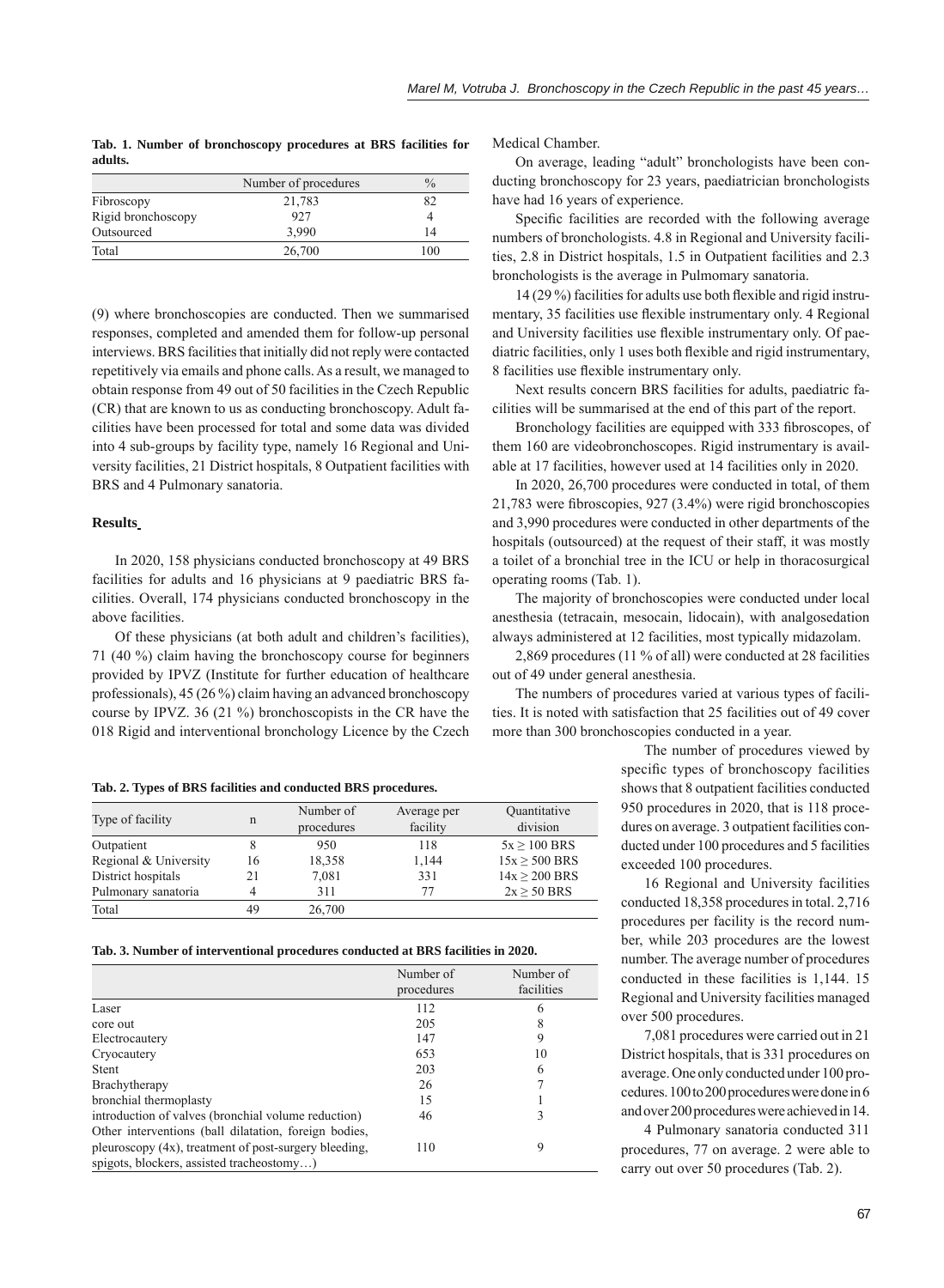$66 - 71$ 

| Tab. 4. Development of numbers and types of bronchoscopy procedures and equipment of BRS facilities for adults from 1975 to 2020 in the |  |  |
|-----------------------------------------------------------------------------------------------------------------------------------------|--|--|
| <b>Czech Republic.</b>                                                                                                                  |  |  |

| Monitored information                                  | 1975(1)       | 1994(2)       | 1999(4)       | 2009(5)        | 2012(3)        | 2020           |
|--------------------------------------------------------|---------------|---------------|---------------|----------------|----------------|----------------|
| BRS facility for adults                                | 58            | 66            | 67            | 59             | 56             | 49             |
| Facility by the number of BRS in a year                | $\geq$ 400 7x | $\gamma$      | $\gamma$      | $\geq$ 300 28x | $\geq$ 300 35x | $\geq$ 300 25x |
| Number of bronchologists                               | 2             | 140           | 152           | 182            | 169            | 158            |
| Number of adult bronchoscopies                         | 11,194        | 26,732        | 26,971        | 33,282         | 30,354         | 26,700         |
| of them flexible bronchoscopies                        |               | 22,280        | 24,166        | 31,645         | 28,587         | 25,773         |
| of them rigid bronchoscopies                           |               | 4,452         | 2,805         | 1,637          | 1,767          | 927            |
| BRS in general anaesthesia                             | $\gamma$      | $\mathcal{D}$ | $\mathcal{P}$ | 2,194          | 2,146          | 2,869          |
| Number of fibroscopes                                  | 13            | 112           | 144           | 182            | 231            | 333            |
| Of them videobronchoscopes                             | 0             | 8             | 20            | 81             | 88             | 160            |
| Number of rigid instrumentary                          | 65            | 68            | 82            | 87             | 79             | 17             |
| Number of interventions                                | $\mathbf{0}$  | $\gamma$      | 847           | 1,683          | 665            | 1,517          |
| Number of facilities with BRS interventional procedure | $\mathbf{0}$  | 7             | $\gamma$      | $\gamma$       | 17             | 17             |
| Number of procedures:                                  |               |               |               |                |                |                |
| Laser                                                  |               |               | 442           | 1,235          | 217            | 112            |
| Stent insertion                                        |               |               | 45            | 121            | 120            | 203            |
| Brachytherapy                                          |               |               | 328           | 78             | 80             | 26             |
| Electrocautery                                         |               |               | 13            | 246            | 133            | 147            |
| Cryocautery                                            |               |               | 19            | 3              | 57             | 653            |
| Insertion of valves                                    |               |               | $\Omega$      |                | 47             | 46             |
| Bronchial thermoplasty                                 |               |               | $\Omega$      | $\theta$       | 11             | 15             |
| Electromagnetic navigation                             |               |               | $\Omega$      | 46             | 42             |                |
| Autofluorescence BRS                                   |               | 0             | 26            | 1,724          | 1,356          |                |
| <b>EBUS</b> Number of procedures                       | $\theta$      | $\mathbf{0}$  | $\mathbf{0}$  | 544            | 1,240          | 2,351          |

Samples sent to cytology or histology are evaluated at 35 facilities by a "pathologist" only. A pathologist and a pneumocytologist do this at 11 facilities and pneumocytologist only at 3 facilities. Overall, a pneumocytologist is available at 14 facilities out of 49. The cytology method ROSE (Rapid On Site Evaluation) is available at 10 bronchoscopy facilities.

Bronchoalveolar lavage (BAL) is conducted at 42 facilities (n  $= 4,437$  in 2020), 32 facilities execute the cytoblock method (n = 6873), 33 facilities conduct transbronchial biopsy ( $n = 2,283$ ), 12 facilities conduct cryobiopsy ( $n = 974$ ) and 10 facilities do "blind" perbronchial node puncture (TBNA) (n = 393).

The method of endobronchial ultrasound (EBUS) is used at 17 adult bronchology facilities in the CR (35 %). In total, 2,351 procedures were conducted (most 952, fewest 9),143 procedures on average. This method is used in all Regional and University hospitals except for 2 and it is used also in 3 District Hospitals.

The method of radial EBUS is used at 10 facilities (8 Regional or University facilities and 2 District hospitals) that conducted 1,107 procedures in 2020 (110 on average). 152 procedures used the assisted method of "guiding sheat". The method of esophageal ultrasound (EUS) is used at only one BRS facility in the country.

Autofluorescence examination was not conducted at any facility in 2020.

Electromagnetic navigation was used 3 times at one facility only in 2020.

Examination through X-Ray image checks (C shoulder) is used at 16 facilities and was executed during 1,612 bronchoscopies in 2020.

Interventional (therapeutic) bronchology procedures are carried out at 17 facilities in the CR, that is 35 % of BRS facilities for

adult patients. The research has found out that 4 out of 16 Regional and University facilities do not carry out interventional procedures at all, while 12 facilities do. Interventional methods are used also at 4 District hospitals and in 1 Outpatient facility.

1,517 such procedures were conducted in a year (fewest 4, most 893, median 35, average 87). 30 and fewer procedures were executed at 7 facilities in 2020. For more details on the numbers of specific procedures refer to Table 3.

Bronchial volume reduction (BVR) using varied methods, most often insertion of special valves, are considered a special category of interventional procedures. These procedures are conducted at 3 clinical facilities in the country and the total number of 46 valves Zephyr and Spiration were inserted in the CR in 2020. BTVA (bronchoscopy volume reduction with the use of hot steam) was applied twice. 4 pleuroscopies conducted at one facility have been included to the above too.

When bronchoscopy mapping in 2020, we asked also about the evaluation of the most frequent biomarkers of lung cancer. They are evaluated at 47 out of 49 facilities. The 2 facilities not evaluating biomarkers are outpatient facilities.

Biomarkers (EGFR, ALK, ROS, PDL1) of lung cancer are evaluated at all 47 facilities (except for one where ROS is not evaluated). Squamous types of BCA are evaluated for PD L1 at all facilities except for 1 District hospital and 1 Outpatient facility. The results are available within 5 to 21 days; the average waiting time is two weeks.

Bronchologists claim that their facility diagnosed 5,293 BCA in 2020.

18 BRS facilities are parts of COC (Clinical Oncology Centre), all are linked to a thoracic surgery facility. According to bron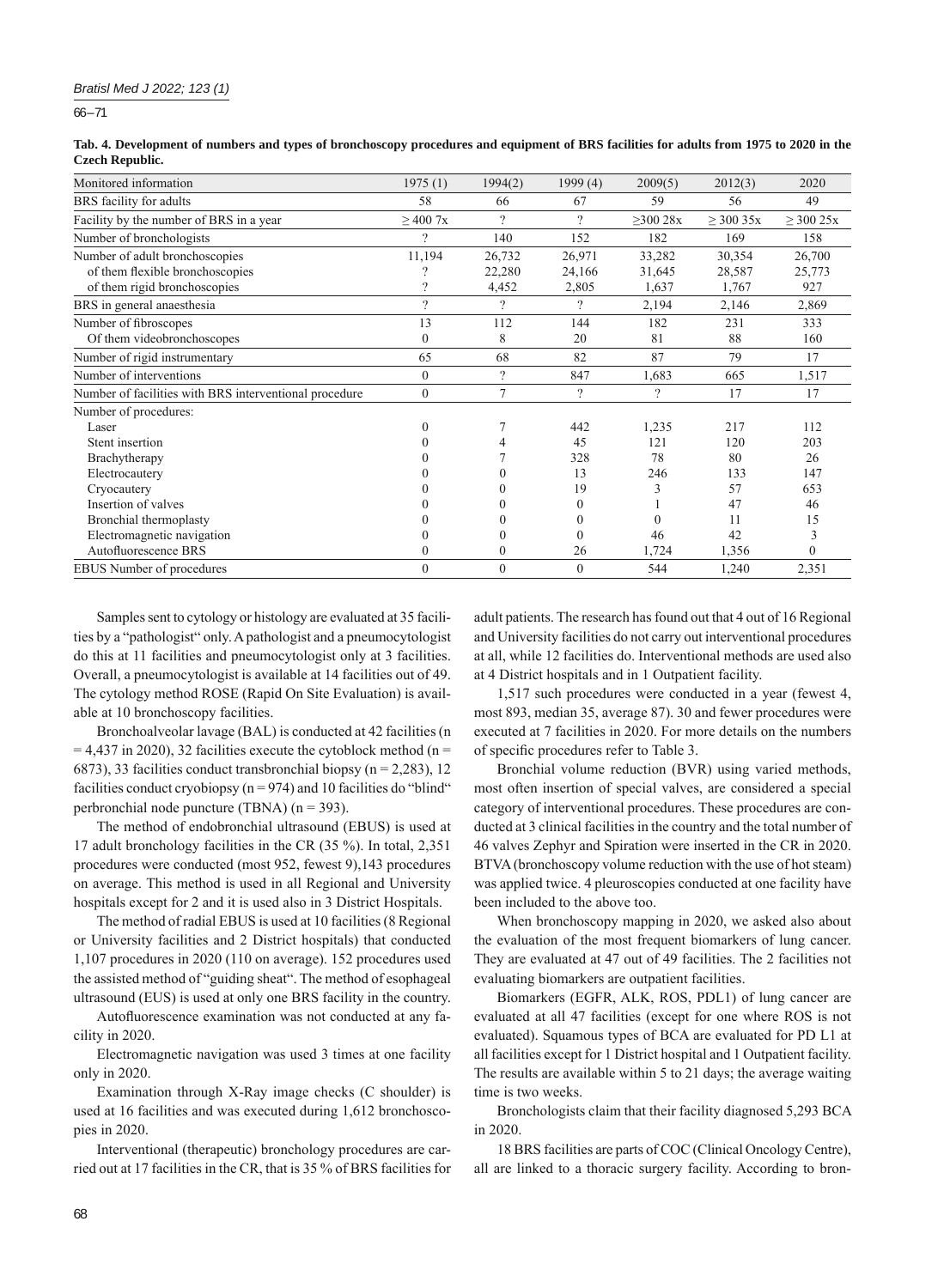chologists, treatment is taking place "at their facility" in14 cases. Others claim referring patients to another facility, most typically an oncology (26x), or a pneumooncology facility (9x).

The next part presents information gained from bronchologists-paediatricians. In 2020,441 procedures were conducted at 9 paediatric bronchology facilities (on average, 49 procedures per facility). Of them, 375 were fibroscopies, 18 were bronchoscopies with rigid instrumentary and 48 were so called outsourced. 16 bronchoscopists worked in them.

Procedures are conducted under general anesthesia at all paediatric bronchoscopy facilities. 386 (88 %) procedures were conducted in 2020. 3 facilities executed more than 50 procedures, 6 managed fewer than 50 bronchoscopies in 2020.

Paediatric facilities are equipped with 21 optic fibroscopes and 22 videobronchoscopes. Rigid instrumentary is available at 1 facility and also cryocauter can be used at 1 BRS facility for children. Samples taken during bronchoscopy were evaluated by a pneumocytologist at 2 facilities, by a pathologist at 5 facilities and by both a pneumocytologist and a pathologist at 5 facilities.

BAL is the favourite diagnostic procedure used at all facilities. 283 of these procedures were conducted in 2020. Forceps biopsy is the next most frequent procedure  $(n = 102)$ .

Of interventional procedures, only the removal of foreign bodies is being conducted, 11 such procedures at 2 facilities.

Thanks to similar BRS mappings executed in the CR in 1975, 1994,1999, 2009, and 2012, we are able to compare the development of the numbers of procedures, their types and equipment of bronchoscopy facilities in the Czech Republic in the last 45 years. For more details refer to Table 4.

# **Discussion**

The above bronchology facilities findings on performance in 2020 are certainly impacted by the Covid pandemic that affected the Czech Republic similarly to other countries. Thanks to comparison with previous years when we conducted this mapping repetitively, it is apparent that no significant decline has been recorded. Compared to 2012 when 30,354 bronchoscopies were carried out in the country, their number conducted in 2020 is down "only" by 3,654. Similarly, the number of bronchologists has changed only little, down by 11 in 2012, currently accounting for 158. The number of fibroscopes has been growing continuously, reaching 333 in 2020, compared to 1975 with only 13 and 1994 with 112 fibroscopes  $(1, 2)$ .

There are 66,455 inhabitants per bronchologist in the Czech Republic. 254 bronchoscopies were conducted per 100 000 inhabitants in 2020. To put it into perspective, we can provide similar calculations from 1975 when it was 112 bronchoscopies per 100 000 inhabitants (1).

As for equipment of BRS facilities, the trend of using rigid instrumentary clearly declines. 79 were used at BRS facilities in 2012, while in 2020 it was only 17. The numbers of rigid bronchoscopies decline accordingly, 1,767 in 2012 vs 927in 2020 (3).

Increasing numbers of procedures conducted under general anaesthesia are considered a positive change. Their number increased from 2,146 in 2012 to 2,869 in 2020. General anaesthesia is currently available at 28 BRS facilities for adult patients.

Czech pneumocytologists are less engaged in evaluating the samples taken during bronchoscopies than they were in 2012 (22) in 2012 vs 14 in 2020) (3).

Bronchoalveolar lavage is conducted at 42 BRS facilities for adults (4,437 in 2020 and 2,425 in 1999) (4).

Growing numbers of facilities equipped with EBUS (endobronchial ultrasound bronchoscopy) and growing numbers of EBUS procedures are considered a highly positive trend. 544 (5) procedures were conducted in 2009, 1,240 at 13 facilities (3) in 2012 and 2,351procedures at 17 facilities in 2020. Furthermore, a new method of so called radial EBUS, (rEBUS) is already being applied at 10 bronchoscopy facilities that conducted 1,107 procedures in 2020.

Examination with auto-fluorescence was conducted in no BRS facility in 2020. 1,356 such procedures were done at BRS facilities 8 years ago (3). It can be presumed that this markedly declining trend reflects the low diagnostic benefit of this procedure in clinical practice.

The numbers of interventional procedures are down by 166 in 2020 vs  $2009$ ;  $1,517$  vs  $1683$  (5). Significant decline is found in the numbers of procedures with Nd YAG laser and brachytherapy. On the contrary, the number of inserted stents is 203, which is highest on the record. The number of inserted valves (Zephyr, Spiration,  $n=46$ ) remains low in 2020, similar to 2012 when they accounted for 47.

The latest mapping of Czech bronchology was also ascertaining whether taken samples are evaluated for lung cancer biomarkers (EGRR, ALK, ROS) and PDL1 expressions. It is pleasing to have found out that these markers are evaluated at more than 95 % of bronchology facilities of all types. We asked also about the volume of patients at bronchoscopy facilities diagnosed with lung cancer. Providing the numbers are considered "with reserve", although the stated 5,293 may not be far from the actual situation, which we will soon learn from NOR (National Oncology Register) data.

The barrier to precisely compare our results of long-term monitoring of activities in bronchology facilities with other countries is the lack of similarly organised studies and also differently set up systems of bronchology "services" in varied countries where the link to pneumology facilities is not as prevalent as in the CR.

The results of a recently published bronchology survey conducted in Germany is interesting in many respects (6). The authors sent a questionnaire with 29 questions to 277 private outpatient facilities that conduct bronchoscopy and to 1,598 "respiratory" and "internal medicine" hospitals. Only 155 (56 %) outpatient facilities and 472 (29.5 %) hospitals responded. It was concluded from the research that on average, 4.2 bronchologists conduct bronchoscopy in hospitals (4.8 in the Czech Republic (CR)) and in outpatient facilities it is 1.6 bronchologists (1.5 in the CR). Finding of interest to us is that almost a half of hospitals (that responded in the questionnaire) conduct bronchoscopy only in admitted patients. Although the authors provided the numbers of bronchoscopies conducted at the responding facilities, the nationwide number for Germany cannot be concluded. However, what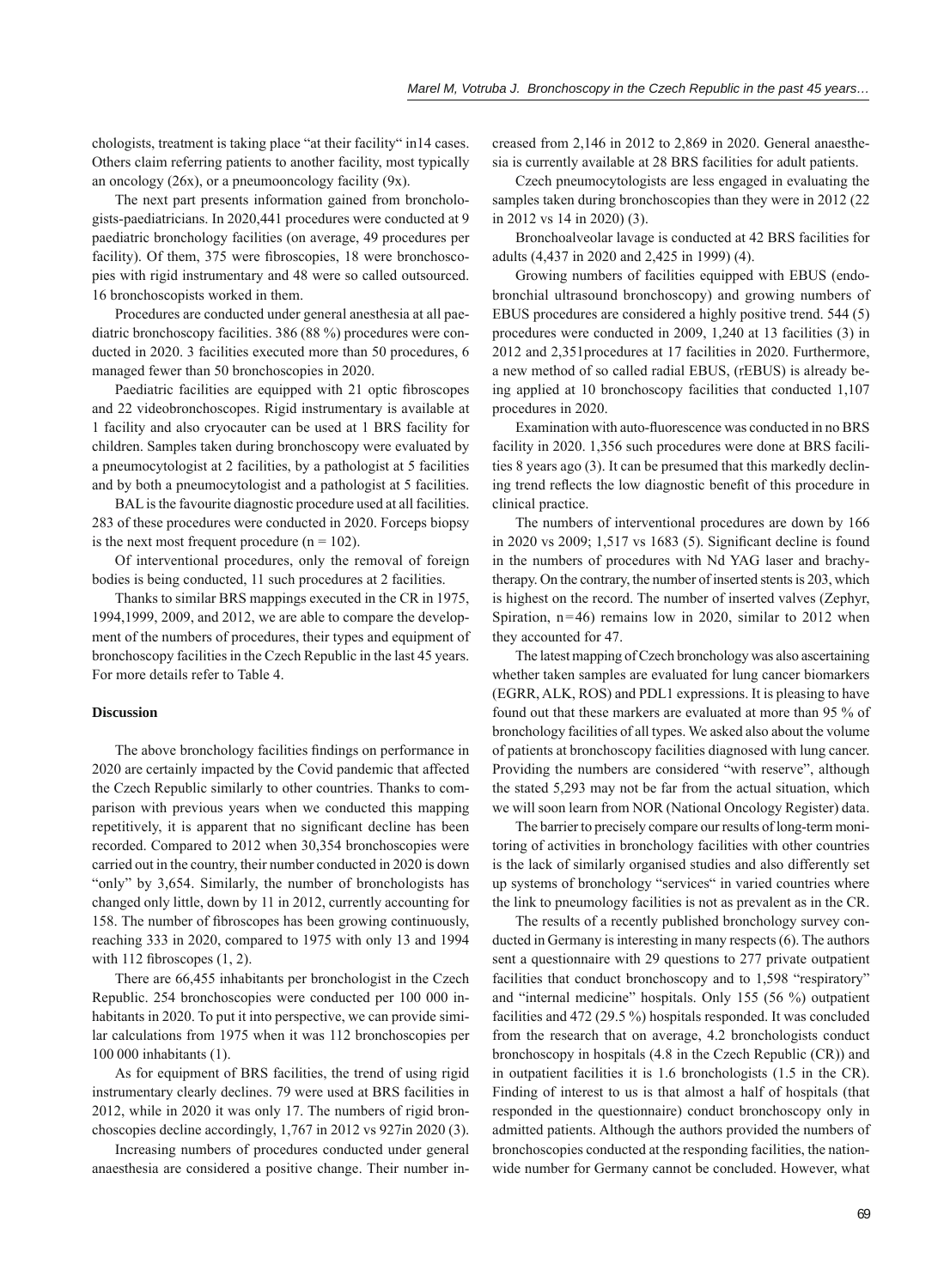## $66 - 71$

was possible to find out is that on average, respiratory clinics carry out 1,383 BRS in a year, 203 are conducted at internal medicine wards and the shares of bronchoscopies with rigid instrumentary at these two types of hospitals are 8.5 % and 2.1 %. In comparison with a German bronchoscopy survey conducted in 2000 it is apparent that the numbers of rigid bronchoscopies declined from 10.2 % to 7.3 %. The above findings can be compared with Czech results, specifically with the numbers of procedures in Regional and University facilities where on average, 1,144 bronchoscopies were conducted in 2020 and of them 3.4 % used rigid instrumentary. Similar to Germany, also the CR witnessed decline of rigid bronchoscopy from 10.4 % in 1999 (4) to the above mentioned 3.4 %. The 2016 German mapping states that 44 % of institutions conduct over 300 procedures per year. In the CR, 51 % of BRS facilities overcame 300 procedures.

In Germany, interventional procedures are carried out mostly in "respiratory" clinics and 45 % of bronchologists are experienced with interventional procedures with laser, cryo- or electrocautery. Stents are implanted by 31 % of bronchologists and EBUS by 41 %. Although this has not been monitored in the CR survey, it seems that fewer bronchologists in the CR have this experience. The number of facilities ("respiratory clinic") carrying out interventional procedures is in Germany higher than the number of facilities conducting therapeutic-interventional bronchoscopy in the CR. For example, stents are inserted at 71 % of respiratory facilities in Germany, while in the CR it is only 6 out of 37 hospital facilities, that is 16 %. In Germany, EBUS is available at 79 % of respiratory hospitals, while in the CR it is approx. 50 % (17 out of 37 hospitals in the CR). Significant difference is found also in the number of facilities where bronchologists conduct volume reduction with valves and coils. In Germany it is conducted in 23.5 % of hospitals, while in the CR it is only 3 out of 37 facilities (8 %). The conclusions of German authors are inspiring also to us regarding the future development of bronchology. They request improvement of diagnostics of lung focuses, wider use of EBUS transbronchial needle biopsy and engagement of forceps biopsy (radial EBUS), price reduction of bronchoscopy navigation systems and improvement of analgosedation for bronchoscopy patients.

Another source of literature on a "bronchological survey "published in 2015 deals with the state in Australia and New Zealand in 2013 (7). A questionnaire with 68 questions was sent to 824 physicians, the members of the Thoracic Society of Australia and New Zealand (TSANZ). Of 192 answers, the following extracts can be compared with Czech results. 67 % of bronchoscopies were conducted in hospitals, 11 % in the private sector (outpatient?) and 22 % in both types of facilities. In 2013, responding bronchoscopists conducted 26,844 bronchoscopies. It cannot be concluded how many were executed nationwide in both countries. The authors claim that on average, 100 bronchoscopies are conducted per bronchoscopist, which converted to their Czech counter parts for adult patients results in 169 as the average of yearly conducted bronchoscopies. A half of the patients in Australia and New Zealand are indicated for spirometry prior to bronchoscopy, 16 % of bronchoscopists do not discontinue clopidogrel even in

patients with anticipated bronchial excision. 32 % of responding bronchoscopists conduct EBUS that is in the CR provided at 17 facilities: 14 Regional and University facilities and 3 District hospitals. When the average number of bronchoscopists operating in these facilities in the CR is calculated in, it is concluded that approximately 75 or 50 % of bronchoscopists in adult BRS facilities are experienced with EBUS in the CR. Intravenous sedation prior to bronchoscopy is used by 94 % bronchoscopists, which is more than in the CR where analgosedation is used "always" only by under a third of BRS facilities. In the conclusion, the authors admit significant differences among respondents in this survey in conducting bronchoscopy and also frequent "deviations" from international guidelines.

Further, a similar bronchoscopy mapping conducted in Japan can be looked into. In 2016, the authors (8)sent 532 questionnaires to Japan accredited BRS facilities, of them responded 433, that is 81 %. The size of facilities was defined by the number of beds. Just as a matter of interest, 35 % of bronchoscopies were conducted in hospitals with over 500 beds. The total number of bronchoscopists working there was 2,135, (4.9 per BRS facility), of them 793 were "senior fellows". 60 % of BRS facilities have an X-Ray device allowing to carry out procedures under X-Ray control, 37 % of bronchoscopies are conducted at X-Ray wards. Almost a half of BRS facilities conduct all diagnostic procedures in admitted patients. Compared to previous mappings, the number of facilities providing bronchoscopy in outpatients has declined. 68 % of BRS facilities (compared to 35 % in the CR) are equipped with EBUS, under the control of which TBNA is conducted by 63 % of them. This was only 19.6 % in the previous Japanese survey in 2010. 51 % of bronchoscopies use rEBUS, in the CR it is approximately 20 %. Bronchoscopy navigation systems of varied types are available at 41.7 % of BRS facilities. The number of facilities equipped with laser dropped in 2016 vs. 2010 from 22 % to 15 %. 80 % of BRS facilities test for HIV prior to each bronchoscopy. 18.7 % of BRS facilities are equipped with and use a rigid bronchoscope, while in the CR it is 29 % of BRS facilities. 77 % of Japanese BRS facilities use midazolam for analgosedation.

An article published in 2020 (9) covers the bronchoscopy state in China. A questionnaire was sent to 356 hospitals in the whole country, 319 (90 %) responded. It is concluded from the survey of procedures that common diagnostics are conducted in all hospitals, EBUS in 34.5 %, which is similar to the CR. Of interventional methods, electrocauterization and inserting of stents are favoured, available at 65 % and 62 % of hospitals, respectively. Laser is used in 24 % and bronchial volume reduction in 17 % of hospitals.

State in Saudi Arabia is the subject of an article published in 2019 (10). In 2016, 456 questionnaires were sent to bronchoscopy facilities in the country, of them 82 responded. What may be of interest to us is the finding that  $51\%$  of respondents obtained bronchoscopy education abroad. In 2016, a half of bronchoscopists conducted fewer than 30 procedures. Interventional procedures are also available in Saudi Arabia, e.g. stent insertion, electrocauterization and others, conducted by approximately 20 % of bronchologists. It is interesting that these procedures are more